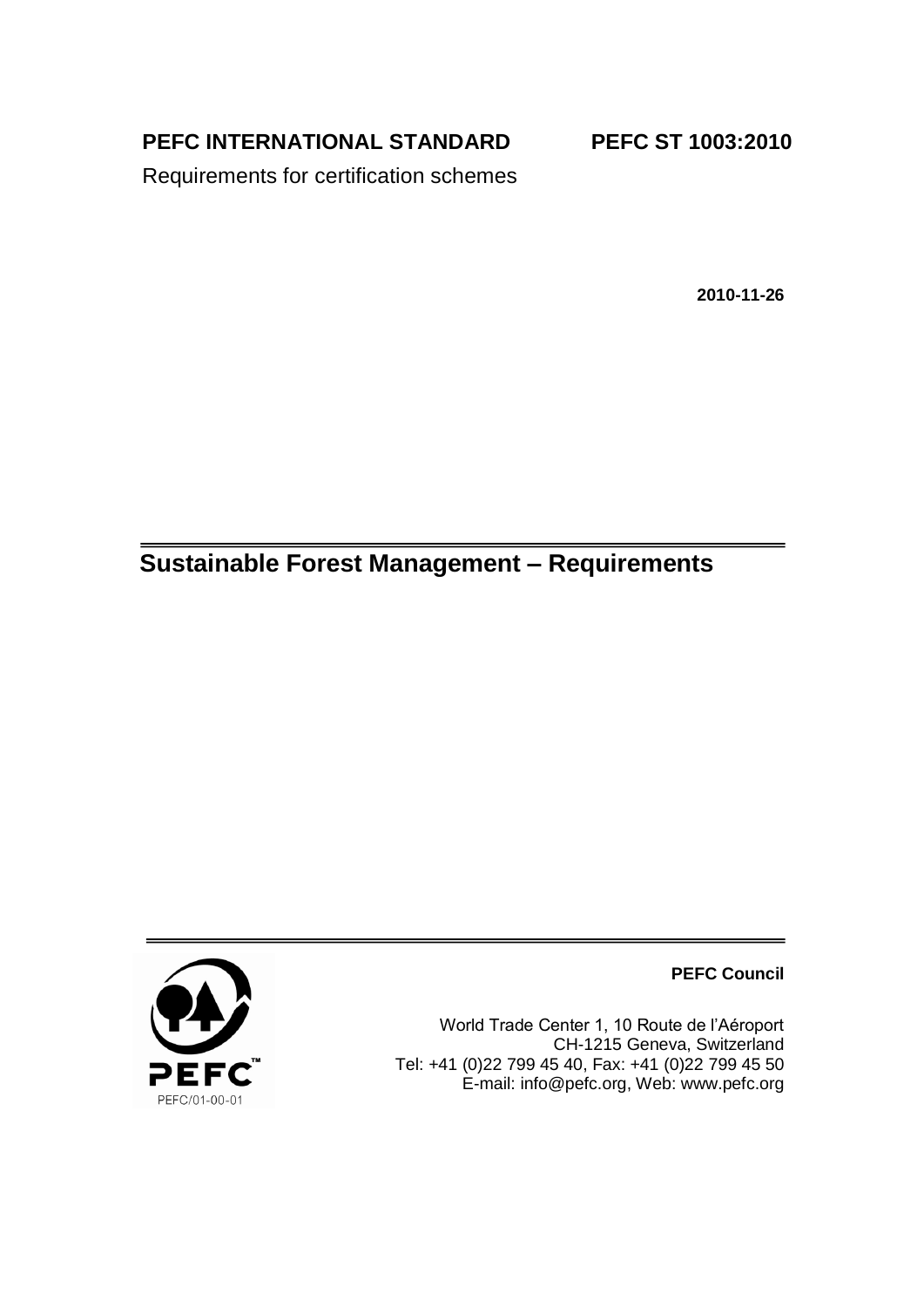### **Copyright notice**

© PEFC Council 2010

This PEFC Council document is copyright-protected by the PEFC Council. This document is freely available from the PEFC Council website or upon request.

No part of this document covered by the copyright may be changed or amended, reproduced or copied, in any form or by any means for commercial purposes without the permission of the PEFC Council.

The only official version of this document is English. Translations of this document can be provided by the PEFC Council or PEFC National Governing Bodies. In case of any doubt the English version is binding.

**Document name:** Sustainable Forest Management – Requirements **Document title**: PEFC ST 1003:2010 **Approved by:** PEFC General Assembly **Date:** 2010-11-12 **Issue date:** 2010-11-26 **Date of entry into force:** 2011-05-12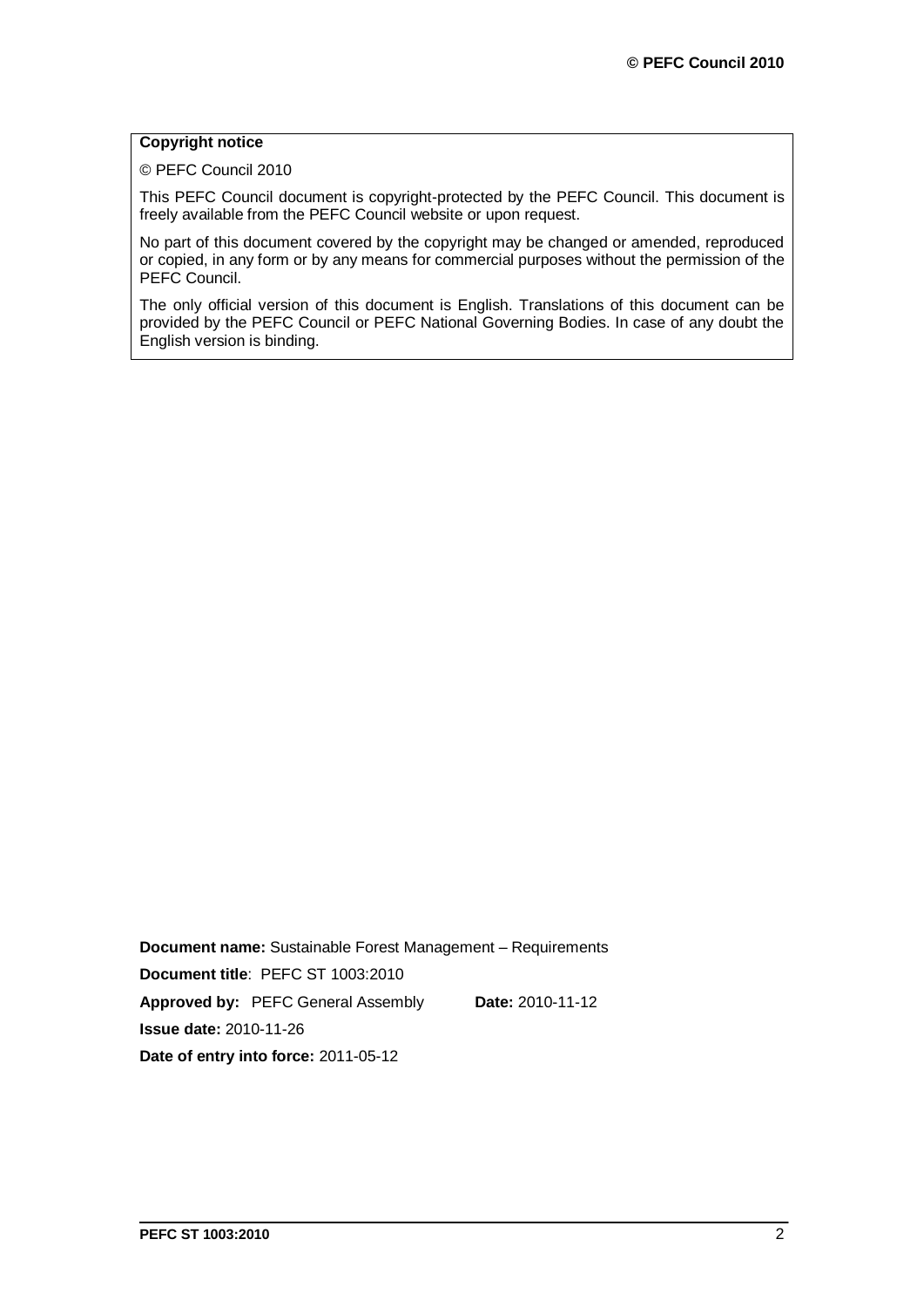# **Contents**

| 1   |                                                                                        |  |  |
|-----|----------------------------------------------------------------------------------------|--|--|
| 2   |                                                                                        |  |  |
| 3   |                                                                                        |  |  |
| 4   |                                                                                        |  |  |
| 5   |                                                                                        |  |  |
| 5.1 | Criterion 1: Maintenance and appropriate enhancement of forest resources and their     |  |  |
| 5.2 |                                                                                        |  |  |
| 5.3 | Criterion 3: Maintenance and encouragement of productive functions of forests (wood    |  |  |
| 5.4 | Criterion 4: Maintenance, conservation and appropriate enhancement of biological       |  |  |
| 5.5 | Criterion 5: Maintenance and appropriate enhancement of protective functions in forest |  |  |
| 5.6 | Criterion 6: Maintenance of other socio-economic functions and conditions 12           |  |  |
| 5.7 |                                                                                        |  |  |
|     |                                                                                        |  |  |

Appendix 1: Guidelines for interpretation of requirements in the case of plantation forestry ..14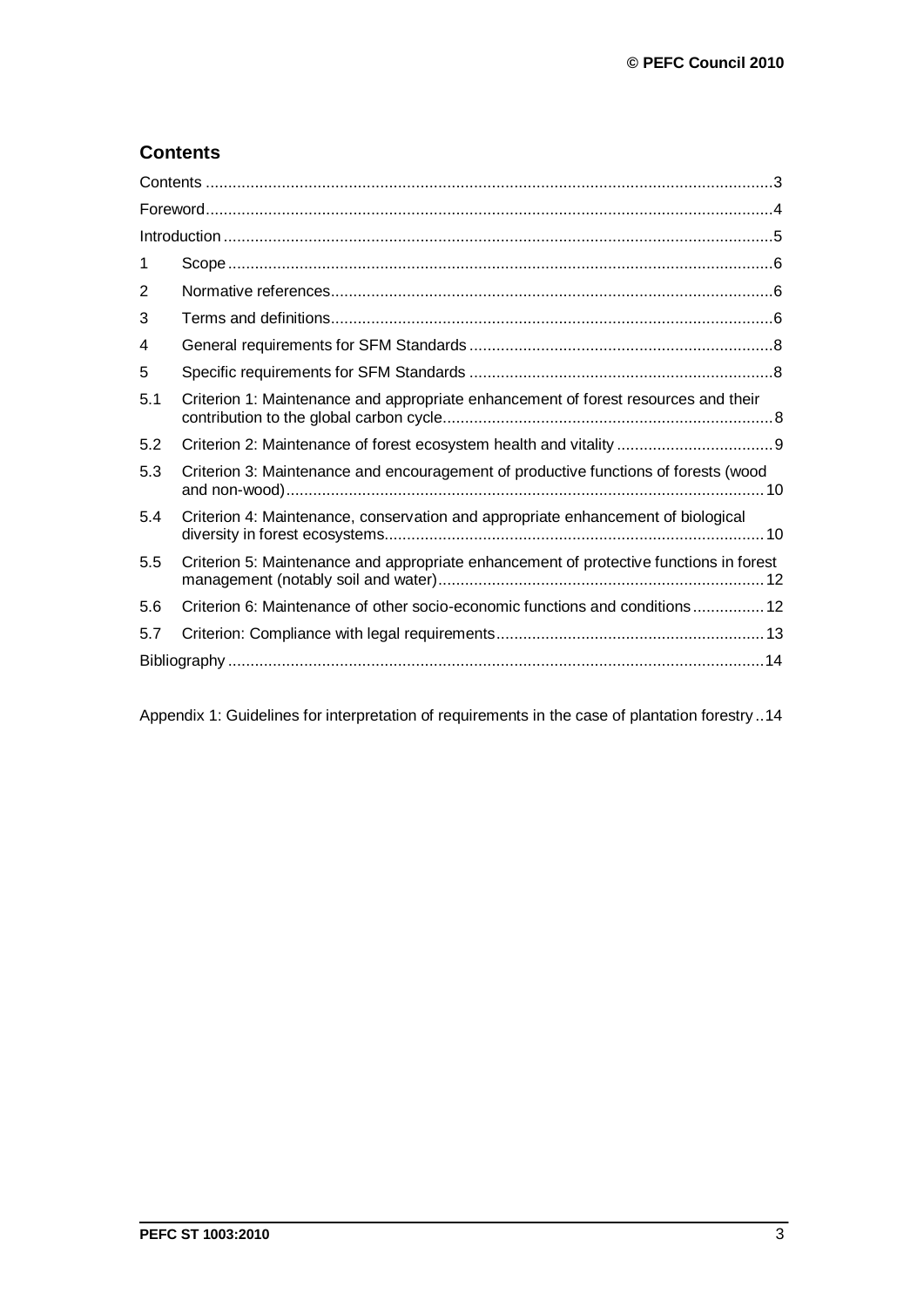# **Foreword**

The PEFC Council (the Programme for the Endorsement of Forest Certification schemes) is a worldwide organisation promoting sustainable forest management through forest certification and labelling of forest-based products. Products with a PEFC claim and/or label offer assurances that the raw materials that have been used in their manufacture originate from sustainably managed forests.

The PEFC Council endorses national forest certification schemes that comply with PEFC Council requirements. Schemes are subject to regular evaluations.

This document has been developed using an open, transparent, consultative and consensusbased process and including a broad range of stakeholders.

This document cancels and replaces Annex 3 of the PEFC Council Technical Document (Basis for certification schemes and their implementation).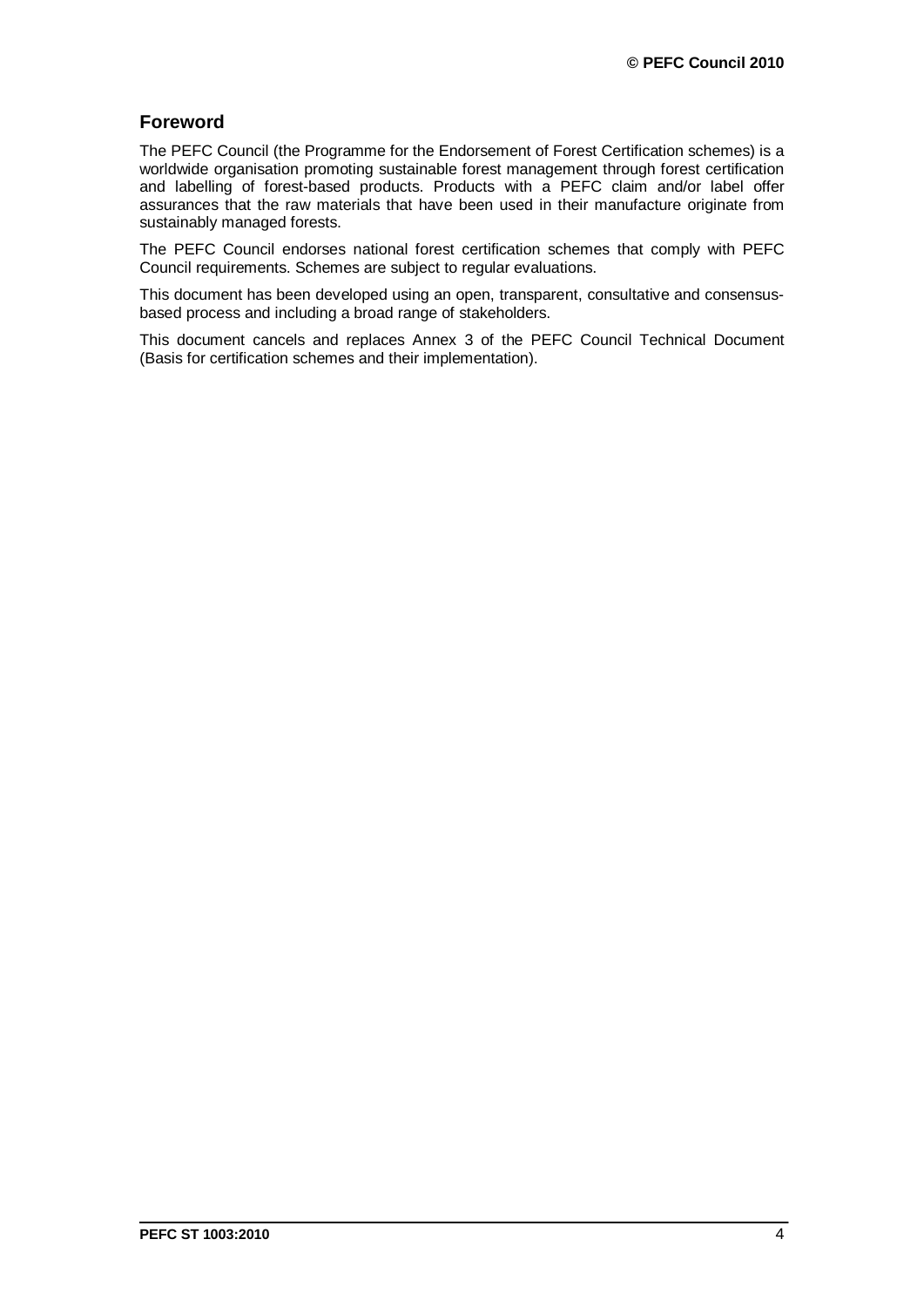## **Introduction**

Sustainable forest management (SFM) is a holistic approach defined as the stewardship and use of forests and forest land in a way and at a rate that maintains their biodiversity, productivity, regeneration capacity, vitality and potential to fulfil, now and in the future, relevant ecological, economic and social functions, at local, national and global levels and does not cause damage to other ecosystems.

Since the 1992 United Nations Conference on Environment and Development (UNCED) held in Rio, SFM has been a leading concept in international deliberations and activities. The result today is a broad consensus on principles, guidelines, criteria and indicators for SFM at the international governmental level. These processes include the Ministerial Conference on the Protection of Forests in Europe (MCPFE), an ongoing process in which hundreds of experts from a wide range of stakeholder groups have been involved. Other similar intergovernmental processes are the Montreal Process (Criteria and Indicators for the Conservation and Sustainable Management of Temperate and Boreal Forests), the ITTO (International Tropical Timber Organisation) process for tropical forests or the ATO (African Timber Organisation)/ITTO process for tropical African forests, the Near East – the Lepaterique Process, the Regional Initiative of Dry Forests in Asia, the Criteria and Indicators for the Sustainable Management in Dry-zone Africa, and the Tarapoto Proposal: Criteria and Indicators for the Sustainable Management of Amazonian Forests.

PEFC Council requirements for national forest certification schemes and their forest management standards are based on and respect the results of those intergovernmental processes.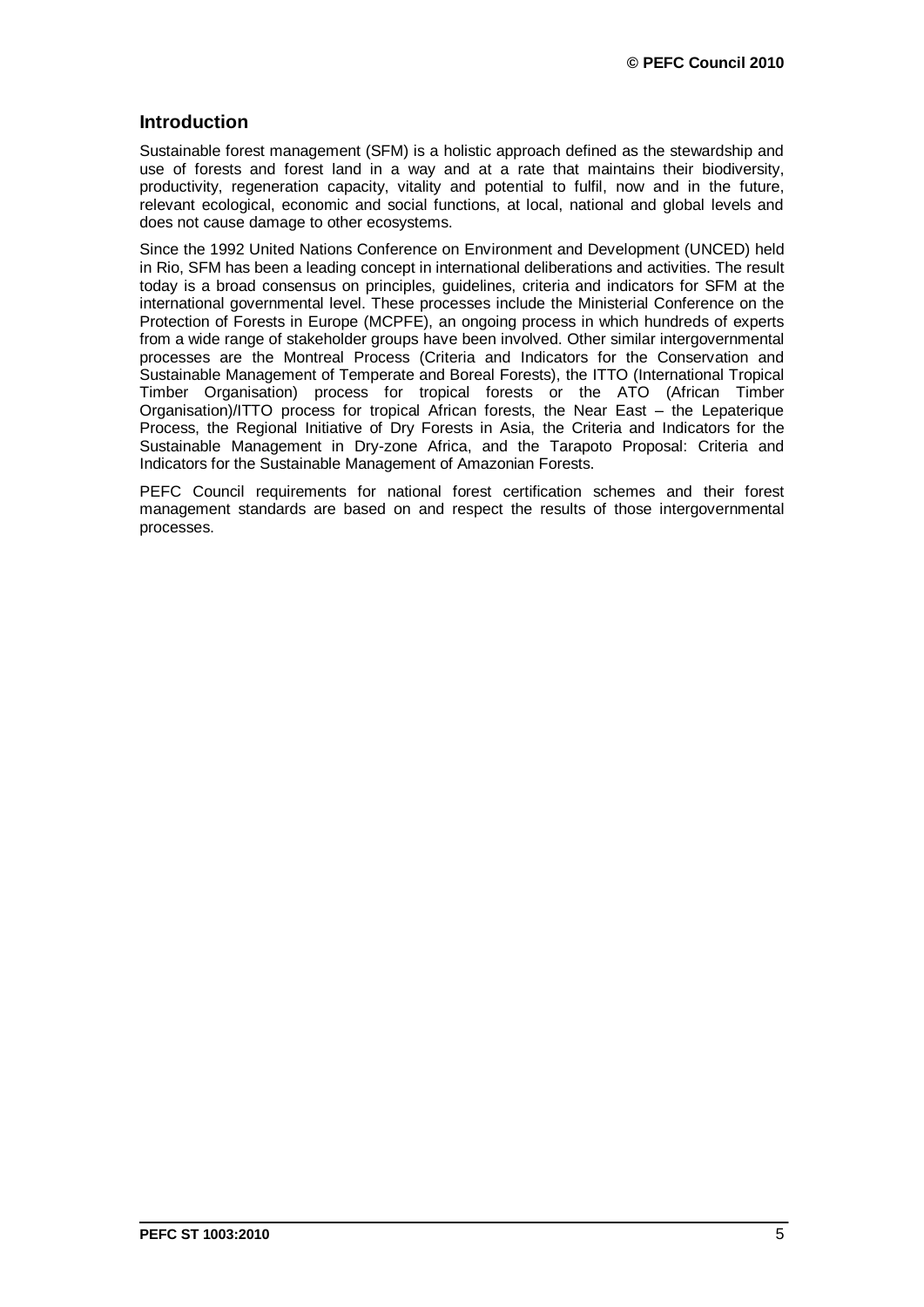# **1 Scope**

This document covers requirements for forest management standards applicable to all types of forests. The interpretation of the requirements for various types of forests or geographical zones is included as an appendix to this document. The interpretation for forest plantations is included in Appendix 1 to this document.

The requirements laid out in this document must be reflected in the forest management standards submitted for PEFC endorsement. They constitute requirements for owners or managers applying for forest certification, as well as contractors and other operators operating in certified forests.

# **2 Normative references**

FAO, *FAO Global Forest Resources Assessment 2005*, FAO Forestry Paper 147

ILO No. 87, *[Freedom of Association and Protection of the Right to Organise Convention](http://www.ilo.org/ilolex/cgi-lex/convde.pl?C087)*, [1948](http://www.ilo.org/ilolex/cgi-lex/convde.pl?C087)

ILO No. 29, *[Forced Labour Convention](http://www.ilo.org/ilolex/cgi-lex/convde.pl?C029)*, 1930

ILO No. 98, *[Right to Organise and Collective Bargaining Convention](http://www.ilo.org/ilolex/cgi-lex/convde.pl?C098)*, 1949

ILO No. 100, *[Equal Remuneration Convention](http://www.ilo.org/ilolex/cgi-lex/convde.pl?C100)*, 1951

ILO No. 105, *[Abolition of Forced Labour Convention](http://www.ilo.org/ilolex/cgi-lex/convde.pl?C105)*, 1957

ILO No. 111, *[Discrimination \(Employment and Occupation\) Convention](http://www.ilo.org/ilolex/cgi-lex/convde.pl?C111)*, 1958

ILO No. 138, *[Minimum Age Convention](http://www.ilo.org/ilolex/cgi-lex/convde.pl?C138)*, 1973

ILO No. 169, *Indigenous and Tribal Peoples Convention,* 1989

ILO No. 182, *[Worst Forms of Child Labour Convention](http://www.ilo.org/ilolex/cgi-lex/convde.pl?C182)*, 1999

United Nations, *United Nations Declaration on the Rights of Indigenous Peoples*, 2007

*Stockholm Convention on Persistent Organic Pollutants*, 1998

### **3 Terms and definitions**

#### **3.1**

#### **Forest plantation/timber plantation/productive plantation**

**Forest** or other wooded land of introduced species, and in some cases native species, established through planting or seeding mainly for production of wood or non-wood goods.

Note 1: Includes all stands of introduced species established for production of wood or non-wood goods.

Note 2: May include areas of native species characterised by few species, intensive land preparation (e.g. cultivation), straight tree lines and/or even-aged stands.

Note 3: Application of the definition requires consideration of national forestry terminology and legal requirements.

### **3.2**

#### **Forest**

Land spanning more than 0.5 hectares with trees higher than 5 metres and a canopy cover of more than 10 percent; or trees able to reach these thresholds *in situ*. Does not include land that is predominantly agricultural or under urban land use.

Note: Further details on the definition of forests are available from the FAO Global Forest Resources Assessment 2005*.*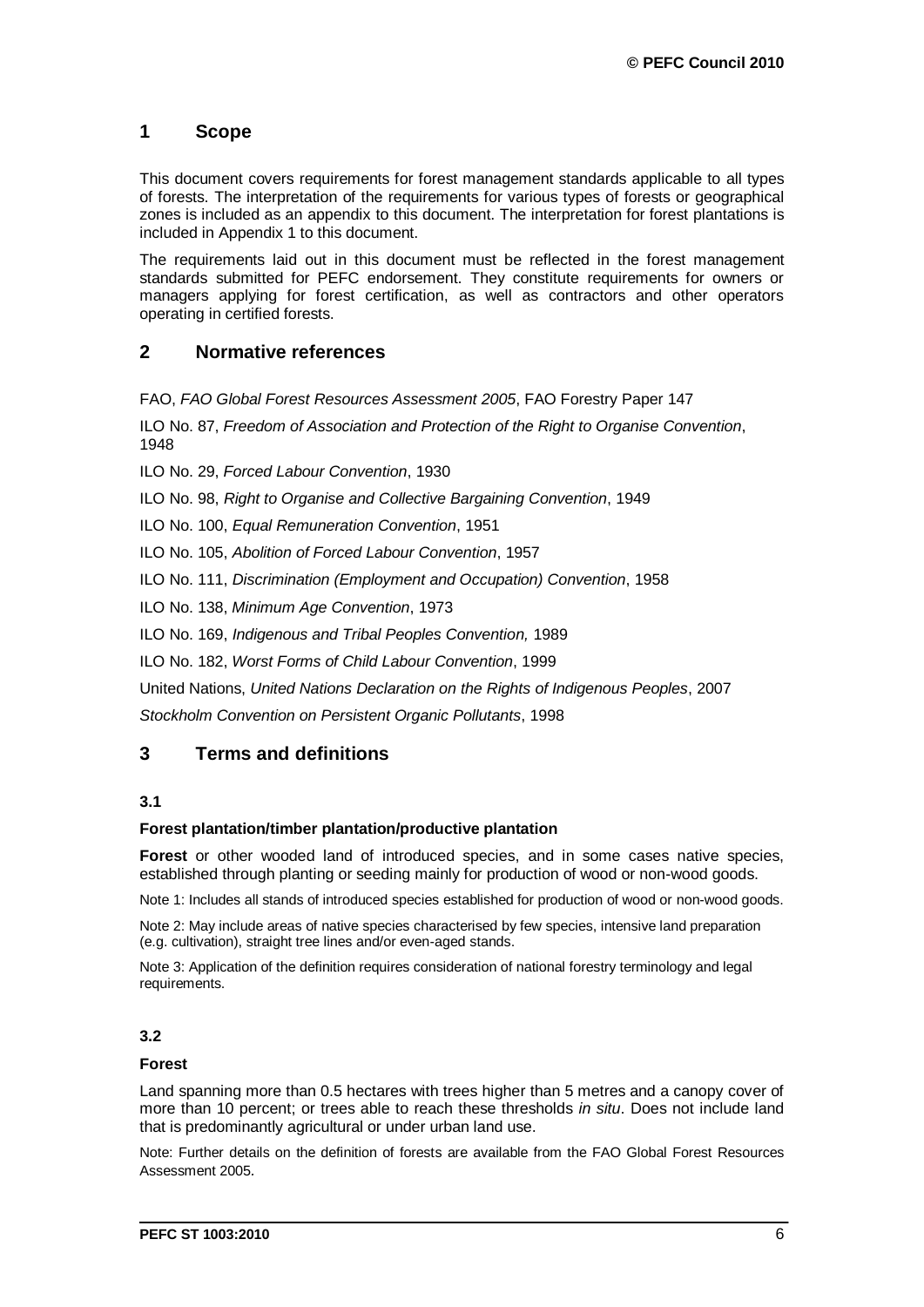#### **3.3**

#### **Forest conversion**

The direct human-induced conversion of **forests** to other types of land use including conversion of **primary forests** to **forest plantations**.

#### **3.4**

#### **Primary forest**

**Forest** of native species where there are no clearly visible indications of human activities and the ecological processes are not significantly disturbed.

Note: Includes areas where collection of non-timber forest products occurs, provided the human impact is small. Some trees may have been removed.

#### **3.5**

#### **Fundamental ILO conventions**

Eight conventions (ILO 29, 87, 98, 100, 105, 111, 138 and 182) identified by the ILO's Governing Body as "fundamental" in terms of principles and rights at work: freedom of association and the effective recognition of the right to collective bargaining; the elimination of all forms of forced or compulsory labour; the effective abolition of child labour; and the elimination of discrimination in respect of employment and occupation.

#### **3.6**

#### **Genetically modified trees**

Trees in which the genetic material has been altered in a way that does not occur naturally by mating and/or natural recombination, taking into account applicable legislation providing a specific definition of genetically modified organisms.

Note 1: The following techniques are considered as genetic modification resulting in genetically modified trees (EU Directive 2001/18/EC):

(1) recombinant nucleic acid techniques involving the formation of new combinations of genetic material by the insertion of nucleic acid molecules produced by whatever means outside an organism, into any virus, bacterial plasmid or other vector system and their incorporation into a host organism in which they do not naturally occur, but in which they are capable of continued propagation;

(2) techniques involving the direct introduction into an organism of heritable material prepared outside the organism including micro-injection, macro-injection, and micro-encapsulation;

(3) cell fusion (including protoplast fusion) or hybridisation techniques where live cells with new combinations of heritable genetic material are formed through the fusion of two or more cells by means of methods that do not occur naturally.

Note 2: The following techniques are not considered as genetic modification resulting in genetically modified trees (EU Directive 2001/18/EC):

(1) in vitro fertilisation;

(2) natural processes such as: conjugation, transduction, transformation;

(3) polyploidy induction.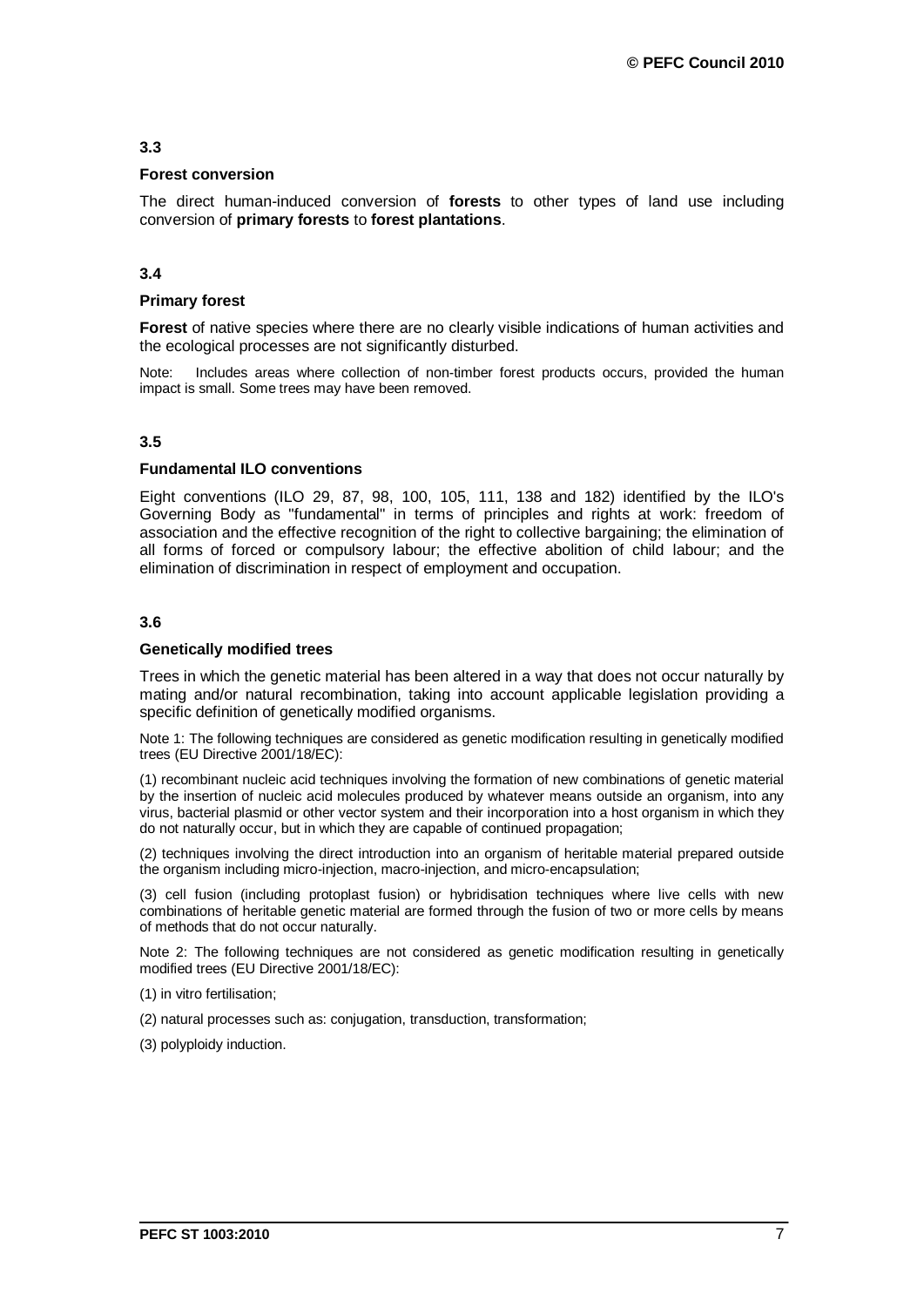# **4 General requirements for SFM standards**

4.1 The requirements for sustainable forest management defined by regional, national or sub-national forest management standards shall:

a) include management and performance requirements that are applicable at the forest management unit level, or at another level as appropriate, to ensure that the intent of all requirements is achieved at the forest management unit level;

Note: An example of a situation where a requirement can be defined as being at other than forest management unit level (e.g. group/regional) is monitoring of forest health. Through monitoring of forest health at regional level and communicating of results at the FMU level the objective of the requirement is met without the necessity to carry out the individual monitoring of every forest management unit.

- b) be clear, objective-based and auditable;
- c) apply to activities of all operators in the defined forest area who have a measurable impact on achieving compliance with the requirements;
- d) require record-keeping that provides evidence of compliance with the requirements of the forest management standards.

# **5 Specific requirements for SFM standards**

#### **5.1 Criterion 1: Maintenance and appropriate enhancement of forest resources and their contribution to the global carbon cycle**

5.1.1 Forest management planning shall aim to maintain or increase forests and other wooded areas and enhance the quality of the economic, ecological, cultural and social values of forest resources, including soil and water. This shall be done by making full use of related services and tools that support land-use planning and nature conservation.

5.1.2 Forest management shall comprise the cycle of inventory and planning, implementation, monitoring and evaluation, and shall include an appropriate assessment of the social, environmental and economic impacts of forest management operations. This shall form a basis for a cycle of continuous improvement to minimise or avoid negative impacts.

5.1.3 Inventory and mapping of forest resources shall be established and maintained, adequate to local and national conditions and in correspondence with the topics described in this document.

5.1.4 Management plans or their equivalents, appropriate to the size and use of the forest area, shall be elaborated and periodically updated. They shall be based on legislation as well as existing land-use plans, and adequately cover the forest resources.

5.1.5 Management plans or their equivalents shall include at least a description of the current condition of the forest management unit, long-term objectives; and the average annual allowable cut, including its justification and, where relevant, the annually allowable exploitation of non-timber forest products.

Note: The identification of annually allowable exploitation of non-timber forest products is required where forest management covers commercial exploitation of non-timber forest products at a level which can have an impact on the long-term sustainability of non-timber forest products.

5.1.6 A summary of the forest management plan or its equivalent appropriate to the scope and scale of forest management, which contains information about the forest management measures to be applied, is publicly available. The summary may exclude confidential business and personal information and other information made confidential by national legislation or for the protection of cultural sites or sensitive natural resource features.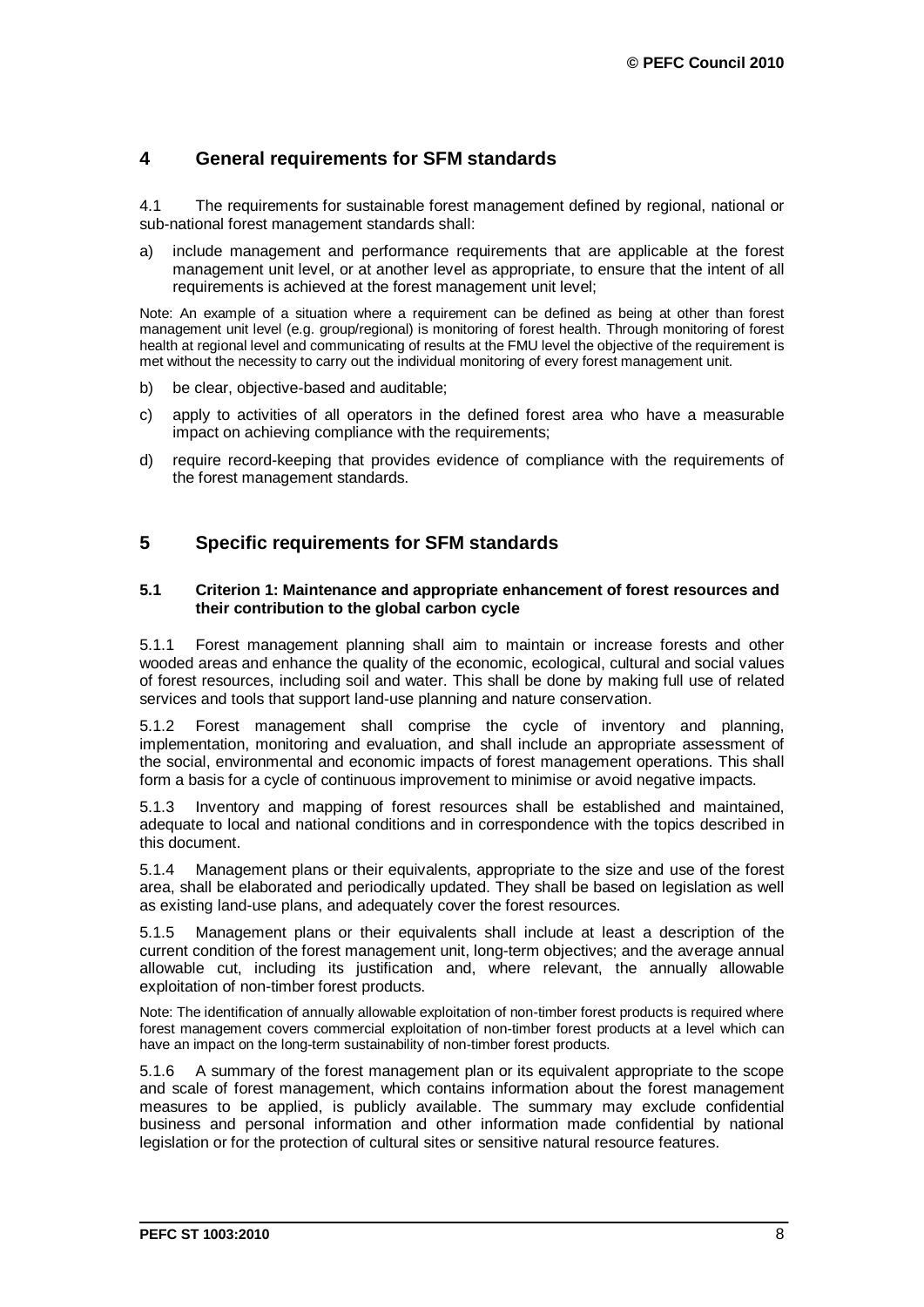5.1.7 Monitoring of forest resources and evaluation of their management shall be periodically performed, and results fed back into the planning process.

5.1.8 Responsibilities for sustainable forest management shall be clearly defined and assigned.

5.1.9 Forest management practices shall safeguard the quantity and quality of the forest resources in the medium and long term by balancing harvesting and growth rates, and by preferring techniques that minimise direct or indirect damage to forest, soil or water resources.

5.1.10 Appropriate silvicultural measures shall be taken to maintain or reach a level of the growing stock that is economically, ecologically and socially desirable.

5.1.11 Conversion of forests to other types of land use, including conversion of primary forests to forest plantations, shall not occur unless in justified circumstances where the conversion:

- a) is in compliance with national and regional policy and legislation relevant for land use and forest management and is a result of national or regional land-use planning governed by a governmental or other official authority including consultation with materially and directly interested persons and organisations; and
- b) entails a small proportion of forest type; and
- c) does not have negative impacts on threatened (including vulnerable, rare or endangered) forest ecosystems, culturally and socially significant areas, important habitats of threatened species or other protected areas; and
- d) makes a contribution to long-term conservation, economic, and social benefits.

5.1.12 Conversion of abandoned agricultural and treeless land into forest land shall be taken into consideration, whenever it can add economic, ecological, social and/or cultural value.

#### **5.2 Criterion 2: Maintenance of forest ecosystem health and vitality**

5.2.1 Forest management planning shall aim to maintain and increase the health and vitality of forest ecosystems and to rehabilitate degraded forest ecosystems, whenever this is possible by silvicultural means.

5.2.2 Health and vitality of forests shall be periodically monitored, especially key biotic and abiotic factors that potentially affect health and vitality of forest ecosystems, such as pests, diseases, overgrazing and overstocking, fire, and damage caused by climatic factors, air pollutants or by forest management operations.

5.2.3 The monitoring and maintaining of health and vitality of forest ecosystems shall take into consideration the effects of naturally occurring fire, pests and other disturbances.

5.2.4 Forest management plans or their equivalents shall specify ways and means to minimise the risk of degradation of and damages to forest ecosystems. Forest management planning shall make use of those policy instruments set up to support these activities.

5.2.5 Forest management practices shall make best use of natural structures and processes and use preventive biological measures wherever and as far as economically feasible to maintain and enhance the health and vitality of forests. Adequate genetic, species and structural diversity shall be encouraged and/or maintained to enhance the stability, vitality and resistance capacity of the forests to adverse environmental factors and strengthen natural regulation mechanisms.

5.2.6 Lighting of fires shall be avoided and is only permitted if it is necessary for the achievement of the management goals of the forest management unit.

5.2.7 Appropriate forest management practices such as reforestation and afforestation with tree species and provenances that are suited to the site conditions or the use of tending, harvesting and transport techniques that minimise tree and/or soil damages shall be applied. The spillage of oil during forest management operations or the indiscriminate disposal of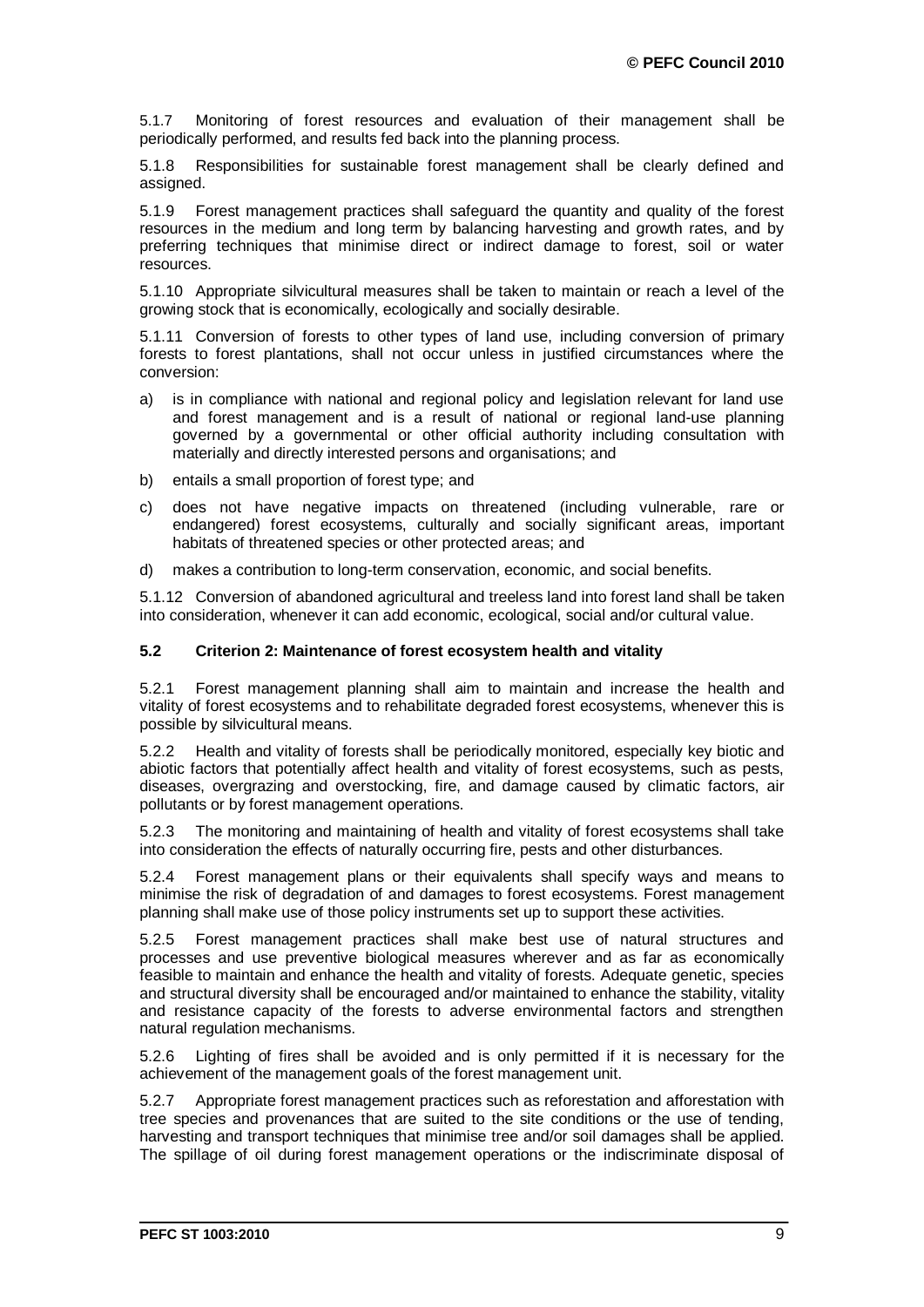waste on forest land shall be strictly avoided. Non-organic waste and litter shall be avoided, collected, stored in designated areas and removed in an environmentally-responsible manner.

5.2.8 The use of pesticides shall be minimised and appropriate silvicultural alternatives and other biological measures preferred.

5.2.9 The WHO Type 1A and 1B pesticides and other highly toxic pesticides shall be prohibited, except where no other viable alternative is available.

Note: Any exception to the usage of WHO Type 1A and 1B pesticides shall be defined by a specific forest management standard.

5.2.10 Pesticides, such as chlorinated hydrocarbons whose derivates remain biologically active and accumulate in the food chain beyond their intended use, and any pesticides banned by international agreement, shall be prohibited.

Note: "pesticides banned by international agreements" are defined in the Stockholm Convention on Persistent Organic Pollutants 2001, as amended.

5.2.11 The use of pesticides shall follow the instructions given by the pesticide producer and be implemented with proper equipment and training.

5.2.12 Where fertilisers are used, they shall be applied in a controlled manner and with due consideration for the environment.

#### **5.3 Criterion 3: Maintenance and encouragement of productive functions of forests (wood and non-wood)**

5.3.1 Forest management planning shall aim to maintain the capability of forests to produce a range of wood and non-wood forest products and services on a sustainable basis.

5.3.2 Forest management planning shall aim to achieve sound economic performance taking into account any available market studies and possibilities for new markets and economic activities in connection with all relevant goods and services of forests.

5.3.3 Forest management plans or their equivalents shall take into account the different uses or functions of the managed forest area. Forest management planning shall make use of those policy instruments set up to support the production of commercial and non-commercial forest goods and services.

5.3.4 Forest management practices shall maintain and improve the forest resources and encourage a diversified output of goods and services over the long term.

5.3.5 Regeneration, tending and harvesting operations shall be carried out in time, and in a way that does not reduce the productive capacity of the site, for example by avoiding damage to retained stands and trees as well as to the forest soil, and by using appropriate systems.

5.3.6 Harvesting levels of both wood and non-wood forest products shall not exceed a rate that can be sustained in the long term, and optimum use shall be made of the harvested forest products, with due regard to nutrient off-take.

5.3.7 Where it is the responsibility of the forest owner/manager and included in forest management, the exploitation of non-timber forest products, including hunting and fishing, shall be regulated, monitored and controlled.

5.3.8 Adequate infrastructure such as roads, skid tracks or bridges shall be planned, established and maintained to ensure efficient delivery of goods and services while minimising negative impacts on the environment.

#### **5.4 Criterion 4: Maintenance, conservation and appropriate enhancement of biological diversity in forest ecosystems**

5.4.1 Forest management planning shall aim to maintain, conserve and enhance biodiversity on ecosystem, species and genetic levels and, where appropriate, diversity at landscape level.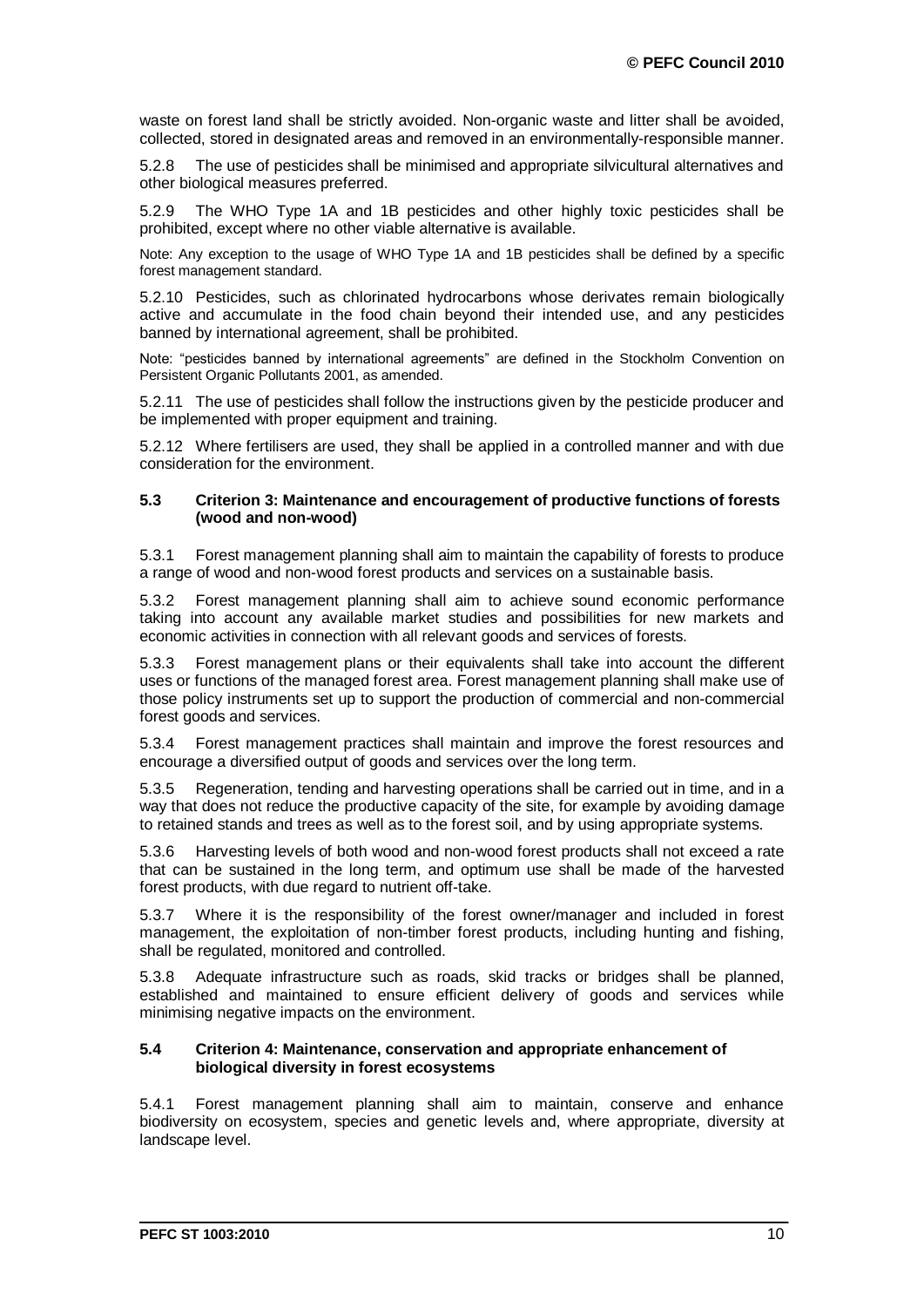5.4.2 Forest management planning, inventory and mapping of forest resources shall identify, protect and/or conserve ecologically important forest areas containing significant concentrations of:

- a) protected, rare, sensitive or representative forest ecosystems such as riparian areas and wetland biotopes;
- b) areas containing endemic species and habitats of threatened species, as defined in recognised reference lists;
- c) endangered or protected genetic *in situ* resources; and taking into account
- d) globally, regionally and nationally significant large landscape areas with natural distribution and abundance of naturally occurring species.

Note: This does not necessarily exclude forest management activities that do not damage biodiversity values of those biotopes.

5.4.3 Protected and endangered plant and animal species shall not be exploited for commercial purposes. Where necessary, measures shall be taken for their protection and, where relevant, to increase their population.

5.4.4 Forest management shall ensure successful regeneration through natural regeneration or, where not appropriate, planting that is adequate to ensure the quantity and quality of the forest resources.

5.4.5 For reforestation and afforestation, origins of native species and local provenances that are well-adapted to site conditions shall be preferred, where appropriate. Only those introduced species, provenances or varieties shall be used whose impacts on the ecosystem and on the genetic integrity of native species and local provenances have been evaluated, and if negative impacts can be avoided or minimised.

Note: CBD (Convention on Biological Diversity) Guiding Principles for the Prevention, Introduction, and Mitigation of Impacts of Alien Species that Threaten Ecosystems, Habitats or Species are recognised as guidance for avoidance of invasive species.

5.4.6 Afforestation and reforestation activities that contribute to the improvement and restoration of ecological connectivity shall be promoted.

5.4.7 Genetically-modified trees shall not be used.

Note: The restriction on the usage of genetically-modified trees has been adopted based on the Precautionary Principle. Until enough scientific data on genetically-modified trees indicates that impacts on human and animal health and the environment are equivalent to, or more positive than, those presented by trees genetically improved by traditional methods, no genetically-modified trees will be used.

5.4.8 Forest management practices shall, where appropriate, promote a diversity of both horizontal and vertical structures such as uneven-aged stands and the diversity of species such as mixed stands. Where appropriate, the practices shall also aim to maintain and restore landscape diversity.

5.4.9 Traditional management systems that have created valuable ecosystems, such as coppice, on appropriate sites shall be supported, when economically feasible.

5.4.10 Tending and harvesting operations shall be conducted in a way that does not cause lasting damage to ecosystems. Wherever possible, practical measures shall be taken to improve or maintain biological diversity.

5.4.11 Infrastructure shall be planned and constructed in a way that minimises damage to ecosystems, especially to rare, sensitive or representative ecosystems and genetic reserves, and that takes threatened or other key species – in particular their migration patterns – into consideration.

5.4.12 With due regard to management objectives, measures shall be taken to balance the pressure of animal populations and grazing on forest regeneration and growth as well as on biodiversity.

5.4.13 Standing and fallen dead wood, hollow trees, old groves and special rare tree species shall be left in quantities and distribution necessary to safeguard biological diversity, taking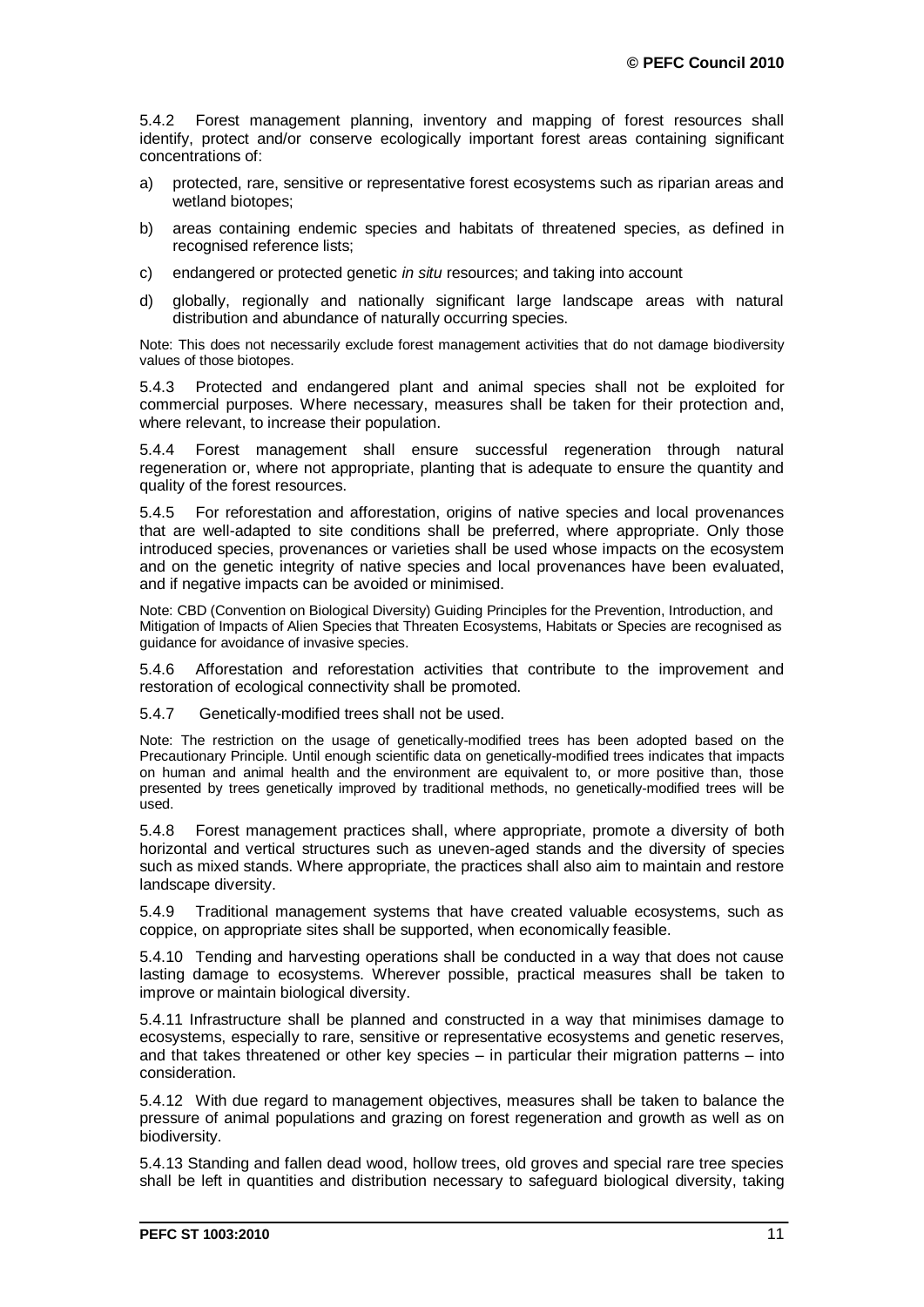into account the potential effect on the health and stability of forests and on surrounding ecosystems.

#### **5.5 Criterion 5: Maintenance and appropriate enhancement of protective functions in forest management (notably soil and water)**

5.5.1 Forest management planning shall aim to maintain and enhance protective functions of forests for society, such as protection of infrastructure, protection from soil erosion, protection of water resources and from adverse impacts of water such as floods or avalanches.

5.5.2 Areas that fulfil specific and recognised protective functions for society shall be registered and mapped, and forest management plans or their equivalents shall take full account of these areas.

5.5.3 Special care shall be given to silvicultural operations on sensitive soils and erosionprone areas as well as in areas where operations might lead to excessive erosion of soil into watercourses. Inappropriate techniques such as deep soil tillage and use of unsuitable machinery shall be avoided in such areas. Special measures shall be taken to minimise the pressure of animal populations.

5.5.4 Special care shall be given to forest management practices in forest areas with water protection functions to avoid adverse effects on the quality and quantity of water resources. Inappropriate use of chemicals or other harmful substances or inappropriate silvicultural practices influencing water quality in a harmful way shall be avoided.

5.5.5 Construction of roads, bridges and other infrastructure shall be carried out in a manner that minimises bare soil exposure, avoids the introduction of soil into watercourses and preserves the natural level and function of water courses and river beds. Proper road drainage facilities shall be installed and maintained.

#### **5.6 Criterion 6: Maintenance of other socio-economic functions and conditions**

5.6.1 Forest management planning shall aim to respect the multiple functions of forests to society, give due regard to the role of forestry in rural development, and especially consider new opportunities for employment in connection with the socio-economic functions of forests.

Note: The stimulation of rural development could be achieved by training and employment of local people, including indigenous people, a preference for the local processing of timber and non-wood forest products, etc.

5.6.2 Forest management shall promote the long-term health and well-being of communities within or adjacent to the forest management area.

5.6.3 Property rights and land tenure arrangements shall be clearly defined, documented and established for the relevant forest area. Likewise, legal, customary and traditional rights related to the forest land shall be clarified, recognised and respected.

5.6.4 Forest management activities shall be conducted in recognition of the established framework of legal, customary and traditional rights such as outlined in ILO 169 and the UN Declaration on the Rights of Indigenous Peoples, which shall not be infringed upon without the free, prior and informed consent of the holders of the rights, including the provision of compensation where applicable. Where the extent of rights is not yet resolved or is in dispute there are processes for just and fair resolution. In such cases forest managers shall, in the interim, provide meaningful opportunities for parties to be engaged in forest management decisions whilst respecting the processes and roles and responsibilities laid out in the policies and laws where the certification takes place.

5.6.5 Adequate public access to forests for the purpose of recreation shall be provided taking into account respect for ownership rights and the rights of others, the effects on forest resources and ecosystems, as well as compatibility with other functions of the forest.

5.6.6 Sites with recognised specific historical, cultural or spiritual significance and areas fundamental to meeting the basic needs of local communities (e.g. health, subsistence) shall be protected or managed in a way that takes due regard of the significance of the site.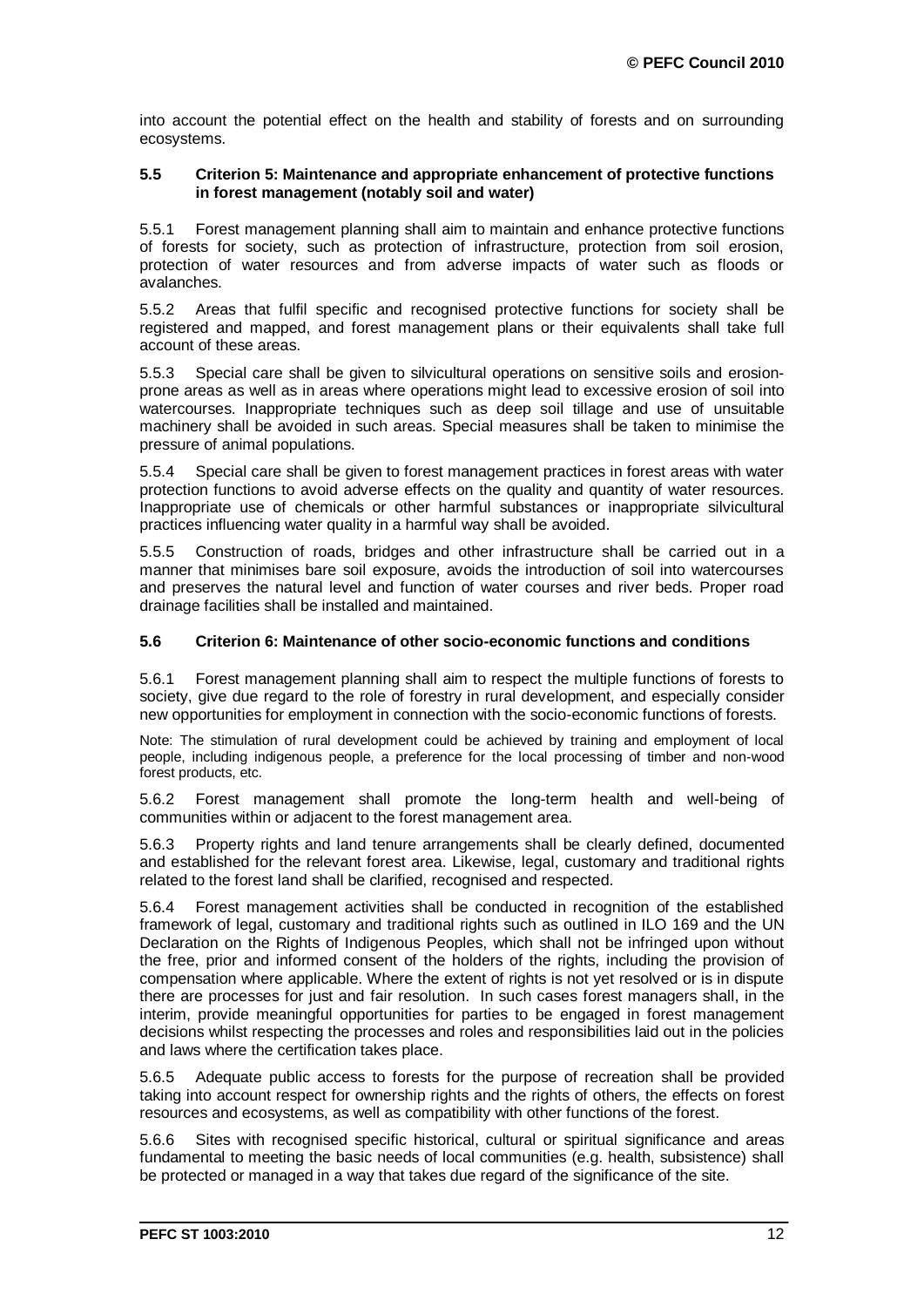5.6.7 Forest management operations shall take into account all socio-economic functions, especially the recreational function and aesthetic values of forests by maintaining for example varied forest structures, and by encouraging attractive trees, groves and other features such as colours, flowers and fruits. This shall be done, however, in a way and to an extent that does not lead to serious negative effects on forest resources, and forest land.

5.6.8 Forest managers, contractors, employees and forest owners shall be provided with sufficient information and encouraged to keep up-to-date through continuous training in relation to sustainable forest management as a precondition for all management planning and practices described in this standard.

5.6.9 Forest management practices shall make the best use of local forest-related experience and knowledge, such as those of local communities, forest owners, NGOs and local people.

5.6.10 Forest management shall provide for effective communication and consultation with local people and other stakeholders relating to sustainable forest management and shall provide appropriate mechanisms for resolving complaints and disputes relating to forest management between forest operators and local people.

5.6.11 Forestry work shall be planned, organised and performed in a manner that enables health and accident risks to be identified and all reasonable measures to be applied to protect workers from work-related risks. Workers shall be informed about the risks involved with their work and about preventive measures.

5.6.12 Working conditions shall be safe, and guidance and training in safe working practices shall be provided to all those assigned to a task in forest operations.

Note: Guidance for specifying national standards can be obtained from the ILO Code of Good Practice: Safety and Health in Forestry Work.

5.6.13 Forest management shall comply with fundamental ILO conventions.

Note: In countries where the fundamental ILO conventions have been ratified, the requirements of 5.7.1 apply. In countries where a fundamental convention has not been ratified and its content is not covered by applicable legislation, specific requirements shall be included in the forest management standard.

5.6.14 Forest management shall be based inter-alia on the results of scientific research. Forest management shall contribute to research activities and data collection needed for sustainable forest management or support relevant research activities carried out by other organisations, as appropriate.

#### **5.7 Criterion: Compliance with legal requirements**

5.7.1 Forest management shall comply with legislation applicable to forest management issues including forest management practices; nature and environmental protection; protected and endangered species; property, tenure and land-use rights for indigenous people; health, labour and safety issues; and the payment of royalties and taxes.

Note: For a country which has signed a FLEGT Voluntary Partnership Agreement (VPA) between the European Union and the producing country, the "legislation applicable to forest management" is defined by the VPA agreement.

5.7.2 Forest management shall provide for adequate protection of the forest from unauthorised activities such as illegal logging, illegal land use, illegally initiated fires, and other illegal activities.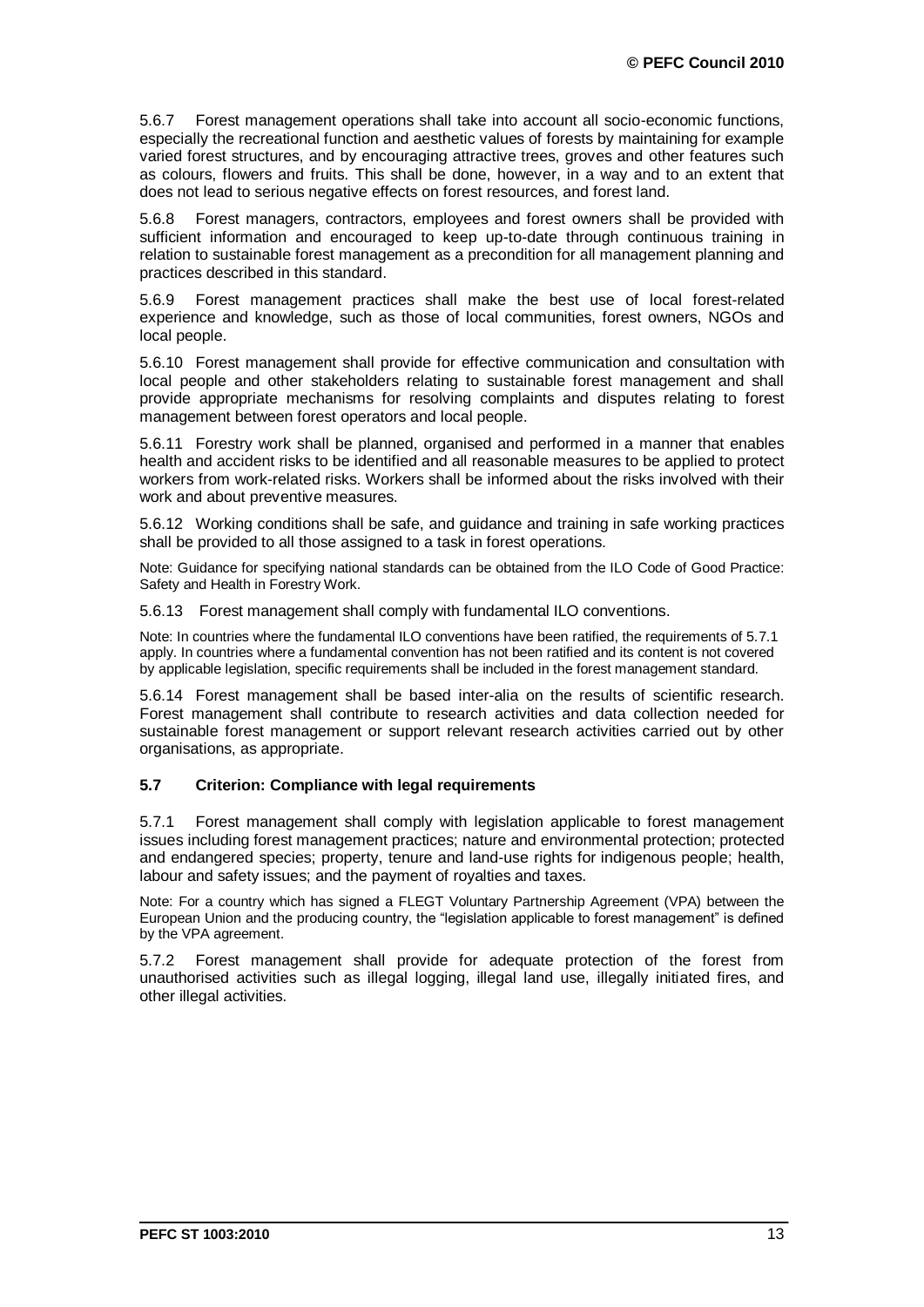# **Bibliography**

The Pan European Operational Level Guidelines for Sustainable Forest Management, *Annex 1 to Resolution L2 of the Ministerial Conference on the Protection of Forests in Europe (MCPFE) held in Lisbon in 1998*

# **Appendix 1: Guidelines for the interpretation of requirements in the case of plantation forestry**

| <b>Requirement</b>                                                                                                                                                                                                                                                                                                                                                                                                                                                                                                                                                | Interpretation for forest plantations                                                                                                                                                                                                                                                                                                                                       |
|-------------------------------------------------------------------------------------------------------------------------------------------------------------------------------------------------------------------------------------------------------------------------------------------------------------------------------------------------------------------------------------------------------------------------------------------------------------------------------------------------------------------------------------------------------------------|-----------------------------------------------------------------------------------------------------------------------------------------------------------------------------------------------------------------------------------------------------------------------------------------------------------------------------------------------------------------------------|
| 5.1.1. Forest management planning shall aim<br>to maintain or increase forest and other<br>wooded areas, and enhance the quality of<br>the economic, ecological, cultural and<br>social values of forest resources, including<br>soil and water. This shall be done by making<br>full use of related services such as land-use<br>planning and nature conservation.                                                                                                                                                                                               | The requirements 5.1.1, 5.2.1, 5.2.5, 5.3.3,<br>5.4.1 and 5.6.7 cannot be applied<br>to<br>individual forest stands in the case of<br>plantation forestry and shall be considered on<br>a larger scale (bioregional) within the whole<br>forest management unit where the stands of<br>fast growing trees are complemented by<br>buffer zones and set-aside areas which are |
| 5.2.1. Forest management planning shall aim<br>to maintain and increase the health and<br>vitality of forest ecosystems and to<br>rehabilitate degraded forest ecosystems,<br>whenever this is possible by silvicultural<br>means.                                                                                                                                                                                                                                                                                                                                | dedicated to environmental,<br>ecological,<br>cultural and social functions.<br>enhance<br>order to<br>landscape<br>and<br>In.<br>biodiversity values, water and soil protection,                                                                                                                                                                                           |
| 5.2.5. Forest management practices shall<br>make best use of natural structures and<br>processes and use preventive biological<br>wherever<br>and<br>far<br>measures<br>as<br>as<br>economically feasible<br>to<br>maintain<br>and<br>enhance the health and vitality of forests.<br>Adequate genetic, species and structural<br>diversity shall be encouraged and/or<br>maintained to enhance the stability,<br>vitality and resistance capacity of the<br>forests to adverse environmental factors<br>strengthen<br>and<br>natural<br>regulation<br>mechanisms. | the size and distribution of the buffer zones<br>and conservation set-aside areas shall be<br>identified at the preparatory stage of the<br>forest plantation establishment, based on<br>environmental<br>social,<br>ecological<br>and<br>assessment, as well as reviewed during the<br>subsequent replanting stages.                                                       |
| 5.3.3. Forest management plans or their<br>equivalents shall take into account the<br>different uses or functions of the managed<br>forest area. Forest management planning<br>shall make use of those policy instruments<br>set up to support the <b>production</b><br>оf<br>and<br>non-merchantable<br>merchantable<br>forest goods and services.                                                                                                                                                                                                               |                                                                                                                                                                                                                                                                                                                                                                             |
| 5.4.1. Forest management planning shall aim<br>maintain,<br>conserve<br>and<br>enhance<br>to<br>biodiversity on ecosystem, species and<br>genetic levels and, where appropriate,                                                                                                                                                                                                                                                                                                                                                                                  |                                                                                                                                                                                                                                                                                                                                                                             |
| 5.6.7. Forest management operations shall<br>account all socio-economic<br>take <b>into</b><br>functions,<br>especially the recreational<br>function and aesthetic values of forests<br>by maintaining, for example, varied forest<br>structures, and by encouraging attractive<br>trees, groves and other features such as<br>colours, flowers and fruits. This shall be                                                                                                                                                                                         |                                                                                                                                                                                                                                                                                                                                                                             |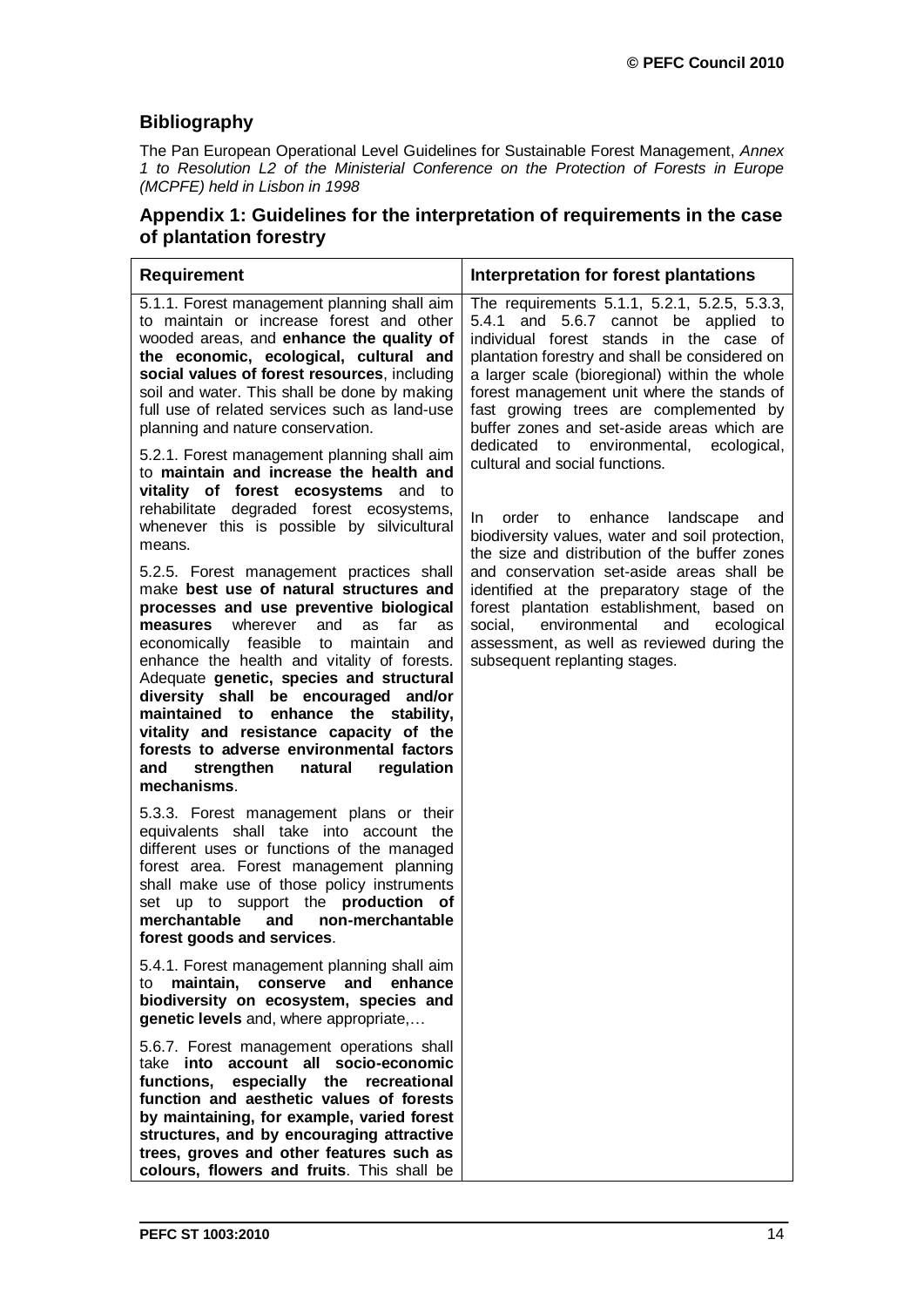| <b>Requirement</b>                                                                                                                                                                                                                                      | Interpretation for forest plantations                                                                                                                                                                                                                                                                                                                              |
|---------------------------------------------------------------------------------------------------------------------------------------------------------------------------------------------------------------------------------------------------------|--------------------------------------------------------------------------------------------------------------------------------------------------------------------------------------------------------------------------------------------------------------------------------------------------------------------------------------------------------------------|
| done, however, in a way and to an extent that<br>does not lead to serious negative effects on<br>forest resources, and forest land.                                                                                                                     |                                                                                                                                                                                                                                                                                                                                                                    |
| 5.1.1. Conversion of forests to other types of<br>land use, including conversion of primary<br>forests to forest plantations, shall not<br>occur unless in justified circumstances where<br>the conversion                                              | The requirement for the "conversion of<br>forests to other types of land use, including<br>conversion of primary forests to forest<br>plantations" means that forest plantations<br>established by a forest conversion after 31<br>December 2010 in other than "justified<br>circumstances" do not meet the requirement<br>and are not eligible for certification. |
| 5.3.6. Harvesting levels of both wood and<br>non-wood forest products shall not exceed a<br>rate that can be sustained in the long term,<br>and optimum use shall be made of the<br>harvested forest products, with due regard<br>to nutrient off-take. | The requirement for "due regard to nutrient<br>off-take" in the case of plantation forestry<br>considered<br>with<br>increased<br>shall<br>be<br>importance and shall be an important part of<br>both the planning and management stages of<br>the production cycle.                                                                                               |
| 5.4.2.<br>Forest<br>planning,<br>management<br>inventory and mapping of forest resources<br>shall identify, protect and/or conserve<br>ecologically<br>important<br>forest<br>areas,<br>containing significant concentrations:                          | The requirement laid out in 5.4.2 shall<br>primarily be addressed at the stage of the<br>establishment of forest plantations and those<br>areas shall form a part of buffer zones and<br>set-aside areas which are dedicated to<br>environmental, ecological, cultural and social<br>functions.                                                                    |
| protected,<br>sensitive<br>a)<br>rare,<br>or<br>representative forest ecosystems such as<br>riparian areas and wetland biotopes;                                                                                                                        |                                                                                                                                                                                                                                                                                                                                                                    |
| areas containing endemic species and<br>b)<br>habitats of threatened<br>species,<br><b>as</b><br>defined in recognised reference lists;                                                                                                                 |                                                                                                                                                                                                                                                                                                                                                                    |
| endangered or protected genetic in situ<br>C)<br>resources; and taking into account                                                                                                                                                                     |                                                                                                                                                                                                                                                                                                                                                                    |
| d)<br>globally,<br>regionally<br>nationally<br>and<br>significant large landscape areas with<br>natural distribution and an abundance of<br>naturally occurring species.                                                                                |                                                                                                                                                                                                                                                                                                                                                                    |